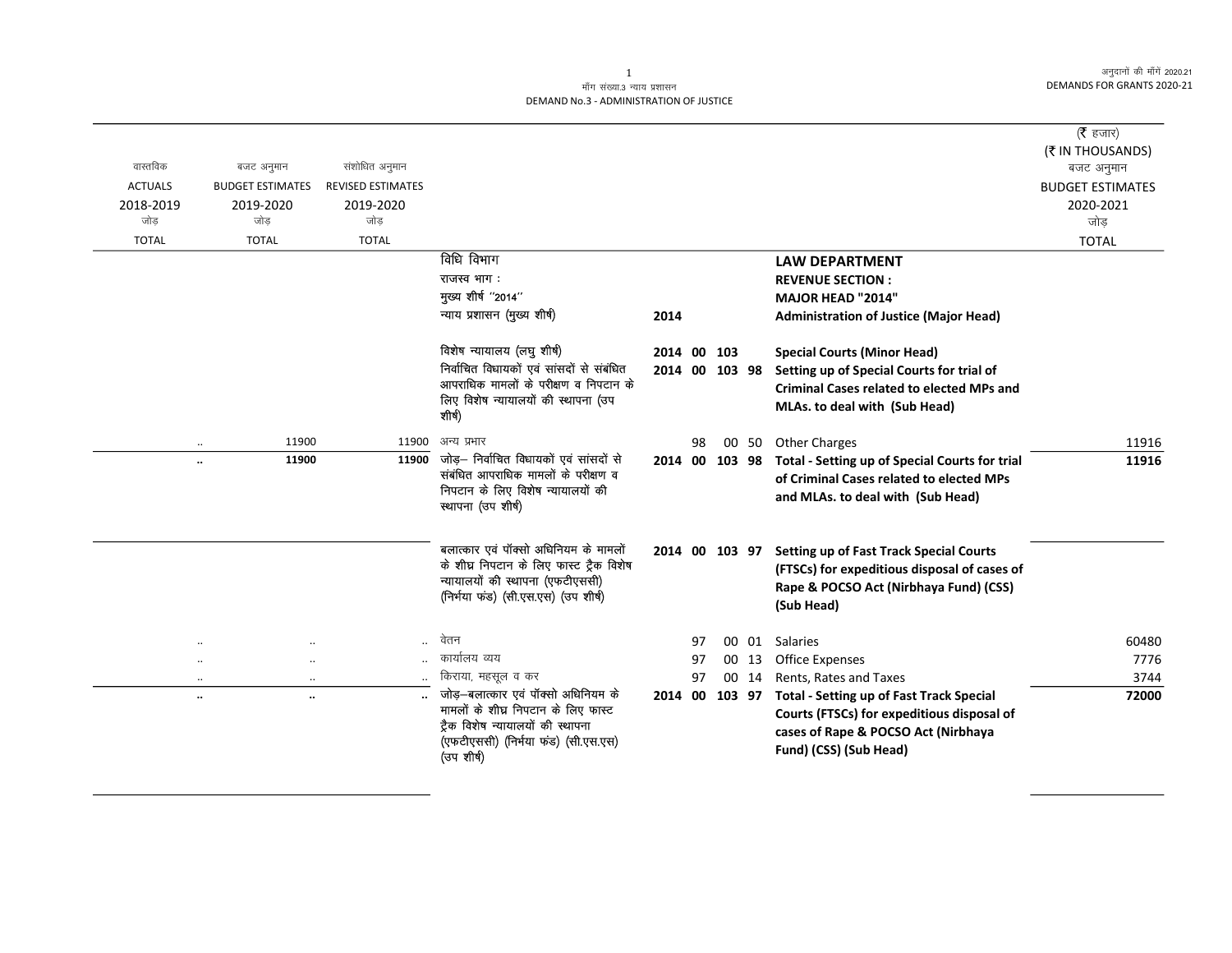## माँग संख्या.3 न्याय प्रशासन DEMAND No.3 - ADMINISTRATION OF JUSTICE

| वास्तविक       | बजट अनुमान              | संशोधित अनुमान           |                                                                           |                |    |           |       |                                                                                               | ( $\bar{\tau}$ हजार)<br>(₹ IN THOUSANDS) |
|----------------|-------------------------|--------------------------|---------------------------------------------------------------------------|----------------|----|-----------|-------|-----------------------------------------------------------------------------------------------|------------------------------------------|
| <b>ACTUALS</b> | <b>BUDGET ESTIMATES</b> | <b>REVISED ESTIMATES</b> |                                                                           |                |    |           |       |                                                                                               | बजट अनुमान                               |
| 2018-2019      | 2019-2020               | 2019-2020                |                                                                           |                |    |           |       |                                                                                               | <b>BUDGET ESTIMATES</b><br>2020-2021     |
| जोड            | जोड                     | जोड                      |                                                                           |                |    |           |       |                                                                                               | जोड़                                     |
| <b>TOTAL</b>   | <b>TOTAL</b>            | <b>TOTAL</b>             |                                                                           |                |    |           |       |                                                                                               | <b>TOTAL</b>                             |
|                |                         |                          | बलात्कार एवं पॉक्सो अधिनियम के मामलों                                     | 2014 00 103 96 |    |           |       | <b>Setting up of Fast Track Special Courts</b>                                                |                                          |
|                |                         |                          | के शीघ्र निपटान के लिए फास्ट ट्रैक विशेष                                  |                |    |           |       | (FTSCs) for expeditious disposal of cases of                                                  |                                          |
|                |                         |                          | न्यायालयों की स्थापना (एफटीएससी)                                          |                |    |           |       | Rape & POCSO Act (Nirbhaya Fund) (State                                                       |                                          |
|                |                         |                          | (निर्भया फंड) (राज्य अंश) (उप शीर्ष)                                      |                |    |           |       | Share) (Sub Head)                                                                             |                                          |
|                |                         |                          |                                                                           |                |    |           |       |                                                                                               |                                          |
|                |                         |                          | वेतन                                                                      |                | 96 |           | 00 01 | Salaries                                                                                      | 40320                                    |
|                |                         |                          | कार्यालय व्यय                                                             |                | 96 |           | 00 13 | <b>Office Expenses</b>                                                                        | 5184                                     |
| $\ddotsc$      | $\ddotsc$               |                          | किराया, महसूल व कर                                                        |                | 96 |           | 00 14 | Rents, Rates and Taxes                                                                        | 2496                                     |
| $\ddotsc$      | $\ddotsc$               |                          | जोड़–बलात्कार एवं पॉक्सो अधिनियम के                                       | 2014 00 103 96 |    |           |       | <b>Total - Setting up of Fast Track Special</b>                                               | 48000                                    |
|                |                         |                          | मामलों के शीघ्र निपटान के लिए फास्ट                                       |                |    |           |       | Courts (FTSCs) for expeditious disposal of                                                    |                                          |
|                |                         |                          | ट्रैक विशेष न्यायालयों की स्थापना<br>(एफटीएससी) (निर्मया फंड) (राज्य अंश) |                |    |           |       | cases of Rape & POCSO Act (Nirbhaya                                                           |                                          |
|                |                         |                          | (उप शीर्ष)                                                                |                |    |           |       | Fund) (State Share) (Sub Head)                                                                |                                          |
|                |                         |                          |                                                                           |                |    |           |       |                                                                                               |                                          |
|                | 11900                   | 11900                    | जोड़- विशेष न्यायालय (लघु शीर्ष)                                          | 2014 00 103    |    |           |       |                                                                                               | 131916                                   |
| $\ddotsc$      |                         |                          | विधि सलाहकार और अधिवक्ता (लघु शीर्ष)                                      | 2014 00 114    |    |           |       | <b>Total - Special Courts (Minor Head)</b><br><b>Legal Advisors and Counsels (Minor Head)</b> |                                          |
|                |                         |                          |                                                                           |                |    |           |       |                                                                                               |                                          |
|                |                         |                          | विधि अधिकारी (उप शीर्ष)                                                   | 2014           |    | 00 114 99 |       | Law Officers (Sub Head)                                                                       |                                          |
| 98516          | 105000                  | 105000                   | व्यावसायिक सेवायें                                                        |                | 99 |           | 00 28 | <b>Professional Services</b>                                                                  | 105000                                   |
| 98516          | 105000                  | 105000                   | जोड़-विधि अधिकारी (उप शीर्ष)                                              |                |    |           |       | 2014 00 114 99 Total - Law Officers (Sub Head)                                                | 105000                                   |
|                |                         |                          | दिल्ली विधि सेवा प्राधिकरण (उप शीर्ष)                                     |                |    |           |       | 2014 00 114 97 Delhi Legal Services Authority (Sub Head)                                      |                                          |
|                |                         |                          |                                                                           |                |    |           |       |                                                                                               |                                          |
| 123462         | 174000                  | 174000                   | वेतन                                                                      |                | 97 |           |       | 00 01 Salaries                                                                                | 191400                                   |
| 2995           | 7500                    | 15000                    | मजदूरी                                                                    |                | 97 |           |       | 00 02 Wages                                                                                   | 20000                                    |
| 2699           | 3200                    | 4000                     | चिकित्सा उपचार                                                            |                | 97 |           | 00 06 | <b>Medical Treatment</b>                                                                      | 5000                                     |
| $\cdot$        | 200                     | 200                      | घरेलू यात्रा व्यय                                                         |                | 97 |           | 00 11 | <b>Domestic Travel Expenses</b>                                                               | 200                                      |
| 208            | $\cdot\cdot$            |                          | विदेश यात्रा व्यय                                                         |                | 97 |           | 00 12 | <b>Foreign Travel Expenses</b>                                                                |                                          |
| 9189           | 20000                   | 10451                    | कार्यालय व्यय                                                             |                | 97 |           | 00 13 | <b>Office Expenses</b>                                                                        | 14454                                    |
| 316            | 20000                   |                          | 20000 लघु कार्य                                                           |                | 97 |           | 00 27 | <b>Minor Works</b>                                                                            | 10000                                    |
| 138869         | 224900                  |                          | $223651$ जोड़-दिल्ली विधि सेवा प्राधिकरण (उप                              | 2014 00        |    | 114 97    |       | <b>Total - Delhi Legal Services Authority (Sub</b>                                            | 241054                                   |
|                |                         |                          | शीर्ष)                                                                    |                |    |           |       | Head)                                                                                         |                                          |

2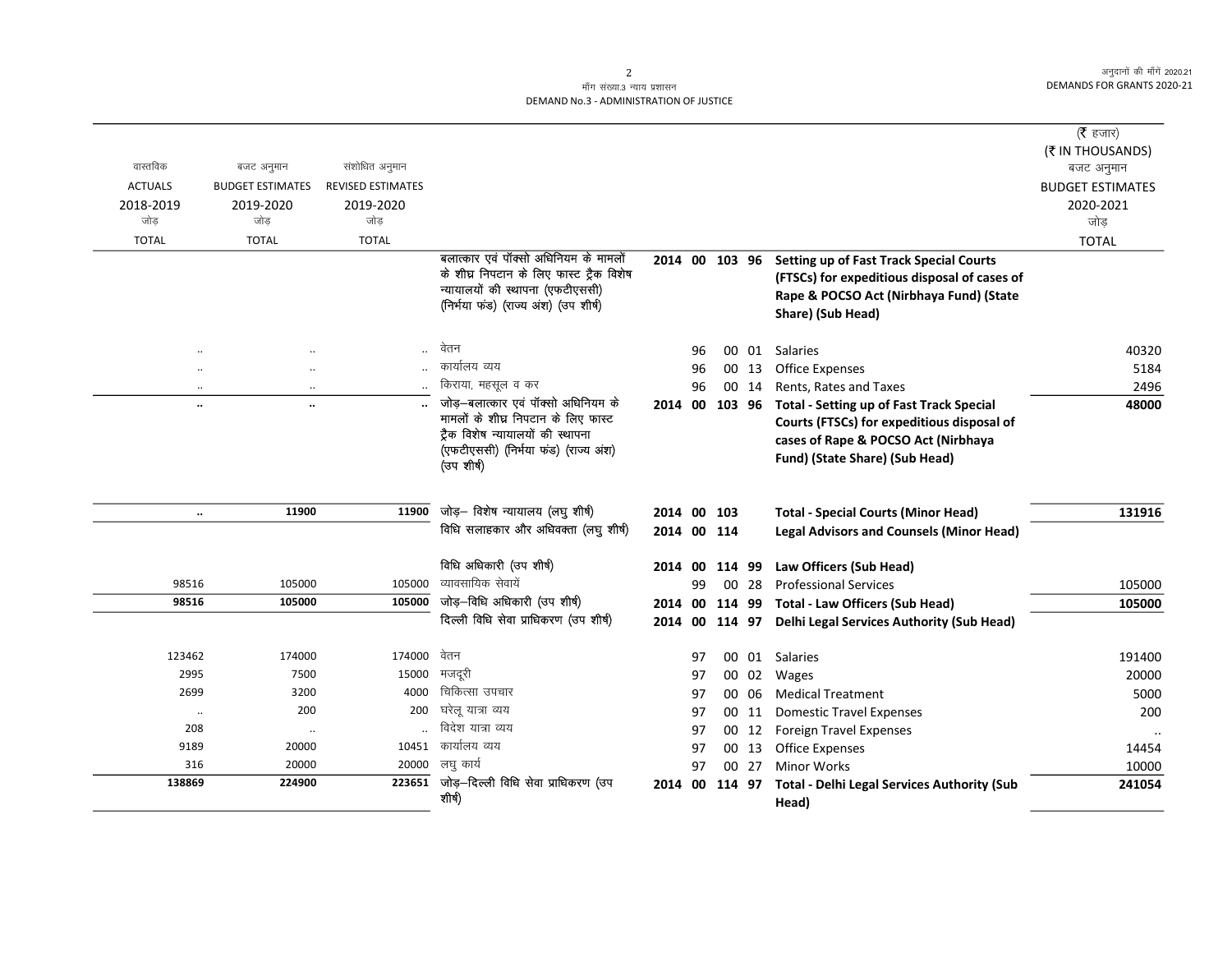### माँग संख्या.3 न्याय प्रशासन DEMAND No.3 - ADMINISTRATION OF JUSTICE

|                  |                         |                          |                                                               |             |    |        |       |                                                                                              | ( $\bar{\tau}$ हजार)    |
|------------------|-------------------------|--------------------------|---------------------------------------------------------------|-------------|----|--------|-------|----------------------------------------------------------------------------------------------|-------------------------|
| वास्तविक         |                         |                          |                                                               |             |    |        |       |                                                                                              | (₹ IN THOUSANDS)        |
|                  | बजट अनुमान              | संशोधित अनुमान           |                                                               |             |    |        |       |                                                                                              | बजट अनुमान              |
| <b>ACTUALS</b>   | <b>BUDGET ESTIMATES</b> | <b>REVISED ESTIMATES</b> |                                                               |             |    |        |       |                                                                                              | <b>BUDGET ESTIMATES</b> |
| 2018-2019<br>जोड | 2019-2020<br>जोड        | 2019-2020<br>जोड         |                                                               |             |    |        |       |                                                                                              | 2020-2021<br>जोड़       |
| <b>TOTAL</b>     | <b>TOTAL</b>            | <b>TOTAL</b>             |                                                               |             |    |        |       |                                                                                              | <b>TOTAL</b>            |
|                  |                         |                          | केन्द्रीय विधि निकाय (उप शीर्ष)                               | 2014 00     |    |        |       | 114 93 Central Law Agency (Sub Head)                                                         |                         |
| 11362            |                         |                          | व्यवसायिक सेवायें                                             |             | 93 |        | 00 28 | <b>Professional Services</b>                                                                 | 20000                   |
| 11362            | $\ddot{\phantom{a}}$    |                          | जोड़-केन्द्रीय विधि निकाय (उप शीर्ष)                          |             |    |        |       | 2014 00 114 93 Total - Central Law Agency (Sub Head)                                         | 20000                   |
|                  |                         |                          |                                                               |             |    |        |       |                                                                                              |                         |
|                  |                         |                          | कानूनी सहायता निधि को सहायता अनुदान<br>(उप शीर्ष)             |             |    |        |       | 2014 00 114 92 Grant-in-aid to Legal Aid Fund (Sub Head)                                     |                         |
| 80000            | 90000                   | 90000                    | सहायता अनुदान–सामान्य                                         |             | 92 |        |       | 00 31 Grants-in-aid-General                                                                  | 80000                   |
| 80000            | 90000                   | 90000                    | जोड़-कानूनी सहायता निधि को सहायता<br>अनुदान (उप शीर्ष)        |             |    |        |       | 2014 00 114 92 Total : Grant-in-aid to Legal Aid Fund (Sub<br>Head)                          | 80000                   |
|                  |                         |                          | दिल्ली विवाद समाधान समिति को सहायता                           |             |    |        |       | 2014 00 114 91 Grant-in-aid to Delhi Dispute Resolution                                      |                         |
|                  |                         |                          | अनुदान (उप शीर्ष)                                             |             |    |        |       | Society (Sub Head)                                                                           |                         |
| 10000            | 10000                   | 10000                    | सहायता अनुदान–सामान्य                                         |             | 91 |        |       | 00 31 Grants-in-aid-General                                                                  | 8000                    |
| 500              | 500                     | 500                      | पूंजीगत परिसम्पतियो<br>के  सृजन के लिए<br>अनुदान              |             | 91 |        |       | 00 35 Grants for creation of capital assets                                                  | 500                     |
| 9750             | 19500                   | 19500                    | सहायता अनुदान–वेतन                                            |             | 91 |        | 00 36 | Grants-in-aid-Salaries                                                                       | 16500                   |
| 20250            | 30000                   | 30000                    | जोड़–दिल्ली विवाद समाधान समिति को<br>सहायता अनुदान (उप शीर्ष) |             |    |        |       | 2014 00 114 91 Total : Grant-in-aid to Delhi Dispute<br><b>Resolution Society (Sub Head)</b> | 25000                   |
| 348997           | 449900                  | 448651                   | जोड़—विधि सलाहकार और अधिवक्ता (लघु<br>शीर्ष)                  | 2014 00 114 |    |        |       | <b>Total - Legal Advisors and Counsels (Minor</b><br>Head)                                   | 471054                  |
|                  |                         |                          | परिवार अदालतें (लघु शीर्ष)                                    | 2014 00 117 |    |        |       | <b>Family Courts (Minor Head)</b>                                                            |                         |
|                  |                         |                          | परिवार अदालतों की स्थापना (उप शीर्ष)                          |             |    |        |       | 2014 00 117 99 Establishment of Family Courts (Sub Head)                                     |                         |
| 209967           | 182300                  | 156630                   | वेतन                                                          |             | 99 |        |       | 00 01 Salaries                                                                               | 158600                  |
| 4012             | 44800                   | 46568                    | मजदूरी                                                        |             | 99 |        | 00 02 | Wages                                                                                        | 47600                   |
| 2093             | 2500                    | 2500                     | चिकित्सा उपचार                                                |             | 99 |        | 00 06 | <b>Medical Treatment</b>                                                                     | 2500                    |
| 350              | 500                     | 500                      | घरेलू यात्रा व्यय                                             |             | 99 |        | 00 11 | <b>Domestic Travel Expenses</b>                                                              | 500                     |
| 1555             | 200                     | 200                      | विदेश यात्रा व्यय                                             |             | 99 |        | 00 12 | <b>Foreign Travel Expenses</b>                                                               | 200                     |
| 48953            | 39800                   | 37131                    | कार्यालय व्यय                                                 |             | 99 |        | 00 13 | <b>Office Expenses</b>                                                                       | 36610                   |
| 266930           | 270100                  | 243529                   | जोड़—परिवार अदालतों की स्थापना (उप                            | 2014 00     |    | 117 99 |       | <b>Total - Establishment of Family Courts (Sub</b>                                           | 246010                  |
|                  |                         |                          | शीर्ष)                                                        |             |    |        |       | Head)                                                                                        |                         |

3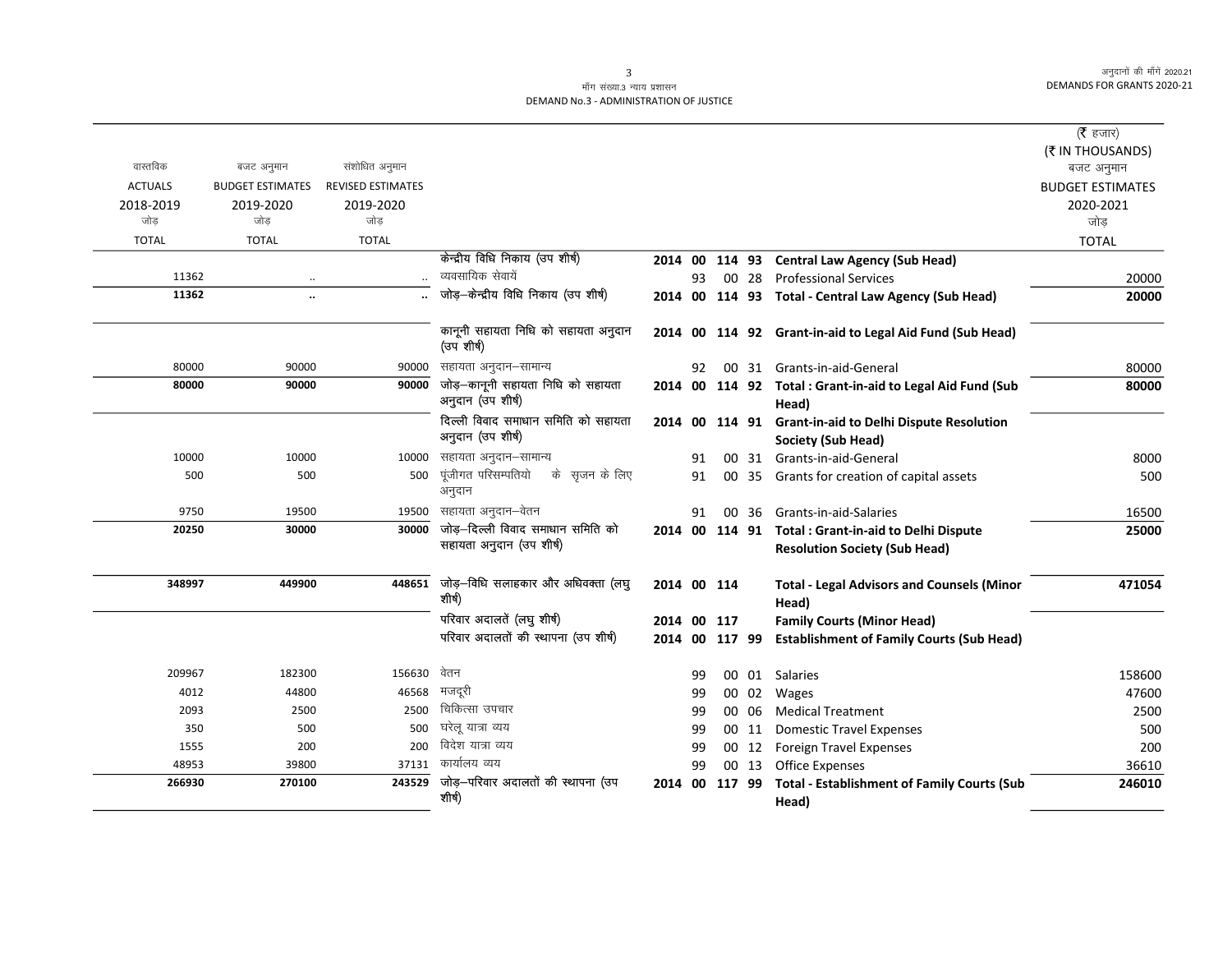$=$ 

# माँग संख्या.3 न्याय प्रशासन DEMAND No.3 - ADMINISTRATION OF JUSTICE

|                |                         |                          |                                                         |                |    |        |       |                                                                      | (रे हजार)               |
|----------------|-------------------------|--------------------------|---------------------------------------------------------|----------------|----|--------|-------|----------------------------------------------------------------------|-------------------------|
|                |                         |                          |                                                         |                |    |        |       |                                                                      | (₹ IN THOUSANDS)        |
| वास्तविक       | बजट अनुमान              | संशोधित अनुमान           |                                                         |                |    |        |       |                                                                      | बजट अनुमान              |
| <b>ACTUALS</b> | <b>BUDGET ESTIMATES</b> | <b>REVISED ESTIMATES</b> |                                                         |                |    |        |       |                                                                      | <b>BUDGET ESTIMATES</b> |
| 2018-2019      | 2019-2020               | 2019-2020                |                                                         |                |    |        |       |                                                                      | 2020-2021               |
| जोड            | जोड                     | जोड                      |                                                         |                |    |        |       |                                                                      | जोड                     |
| <b>TOTAL</b>   | <b>TOTAL</b>            | <b>TOTAL</b>             |                                                         |                |    |        |       |                                                                      | <b>TOTAL</b>            |
| 266930         | 270100                  | 243529                   | जोड़-परिवार अदालतें (लघु शीर्ष)                         | 2014 00 117    |    |        |       | <b>Total - Family Courts (Minor Head)</b>                            | 246010                  |
| 615927         | 731900                  | 704080                   | जोड़–मुख्य शीर्ष "2014"                                 | 2014           |    |        |       | <b>TOTAL - MAJOR HEAD"2014"</b>                                      | 848980                  |
|                |                         |                          | मुख्य शीर्ष "2052"                                      |                |    |        |       | <b>MAJOR HEAD "2052"</b>                                             |                         |
|                |                         |                          | सचिवालय सामान्य सेवायें (मुख्य शीर्ष)                   | 2052           |    |        |       | Secretariat General Service (Major Head)                             |                         |
|                |                         |                          | सचिवालय (लघु शीर्ष)                                     | 2052 00        |    | 090    |       | <b>Secretariat (Minor Head)</b>                                      |                         |
|                |                         |                          | विधि विभाग (उप शीर्ष)                                   | 2052 00        |    |        |       | 090 76 Law Department (Sub Head)                                     |                         |
| 42609          | 55300                   | 41300                    | वेतन                                                    |                | 76 |        | 00 01 | Salaries                                                             | 50000                   |
| 991            | 4500                    | 215                      | मजदूरी                                                  |                | 76 |        | 00 02 | Wages                                                                | 500                     |
| $\cdot\cdot$   | 20                      |                          | समयोपरि भत्ता                                           |                | 76 |        | 00 03 | O.T.A.                                                               | 20                      |
| 944            | 1500                    | 700                      | चिकित्सा उपचार                                          |                | 76 |        | 00 06 | <b>Medical Treatment</b>                                             | 1500                    |
| 19             | 180                     | 180                      | घरेलू यात्रा व्यय                                       |                | 76 |        | 00 11 | <b>Domestic Travel Expenses</b>                                      | 500                     |
| $\cdot\cdot$   | 500                     |                          | विदेशी यात्रा व्यय                                      |                | 76 |        | 00 12 | <b>Foreign Travel Expenses</b>                                       | 500                     |
| 3471           | 9000                    | 9000                     | कार्यालय व्यय                                           |                | 76 |        | 00 13 | <b>Office Expenses</b>                                               | 10000                   |
| 4072           | 5000                    | 4325                     | किराया, महसूल व कर                                      |                | 76 |        | 00 14 | Rents, Rates and Taxes                                               | 5000                    |
| 52106          | 76000                   | 55720                    | जोड़-विधि विभाग (उप शीर्ष)                              | 2052 00        |    | 090 76 |       | <b>Total - Law Department (Sub Head)</b>                             | 68020                   |
| 52106          | 76000                   | 55720                    | जोड़-सचिवालय (लघु शीर्ष)                                | 2052 00 090    |    |        |       | <b>Total - Secretariat (Minor Head)</b>                              | 68020                   |
| 52106          | 76000                   | 55720                    | जोड़-मुख्य शीर्ष "2052"                                 | 2052           |    |        |       | <b>TOTAL - MAJOR HEAD"2052"</b>                                      | 68020                   |
|                |                         |                          | मुख्य शीर्ष "2235"                                      |                |    |        |       | <b>MAJOR HEAD "2235"</b>                                             |                         |
|                |                         |                          | सामाजिक सुरक्षा एव कल्याण (मुख्य शीर्ष)                 | 2235           |    |        |       | <b>Social Security &amp; Welfare (Major Head)</b>                    |                         |
|                |                         |                          | पुर्नवास (उप मुख्य शीर्ष)                               | 2235 01        |    |        |       | <b>Rehabilitation (Sub Major Head)</b>                               |                         |
|                |                         |                          | अन्य व्यय (लघु शीर्ष)                                   | 2235 01 800    |    |        |       | <b>Other Expenditure (Minor Head)</b>                                |                         |
|                |                         |                          | अपराध पीड़ितों के लिए मुआवजा (उप शीर्ष)                 | 2235 01 800 92 |    |        |       | <b>Compensation for Crime Victims (Sub</b><br>Head)                  |                         |
|                |                         |                          | राज्य कानूनी सेवाएं प्राधिकरण को सहायता<br>अनुदान       |                | 92 | 00     |       | GIA to Delhi State Legal Services Authority                          |                         |
| 662000         | 1000000                 | 1000000                  | सहायता अनुदान–सामान्य                                   |                | 92 |        | 00 31 | Grants-in-aid-General                                                | 500000                  |
| 662000         | 1000000                 | 1000000                  | जोड़— राज्य कानूनी सेवाएं प्राधिकरण को<br>सहायता अनुदान |                | 92 | 00     |       | <b>Total - GIA to Delhi State Legal Services</b><br><b>Authority</b> | 500000                  |